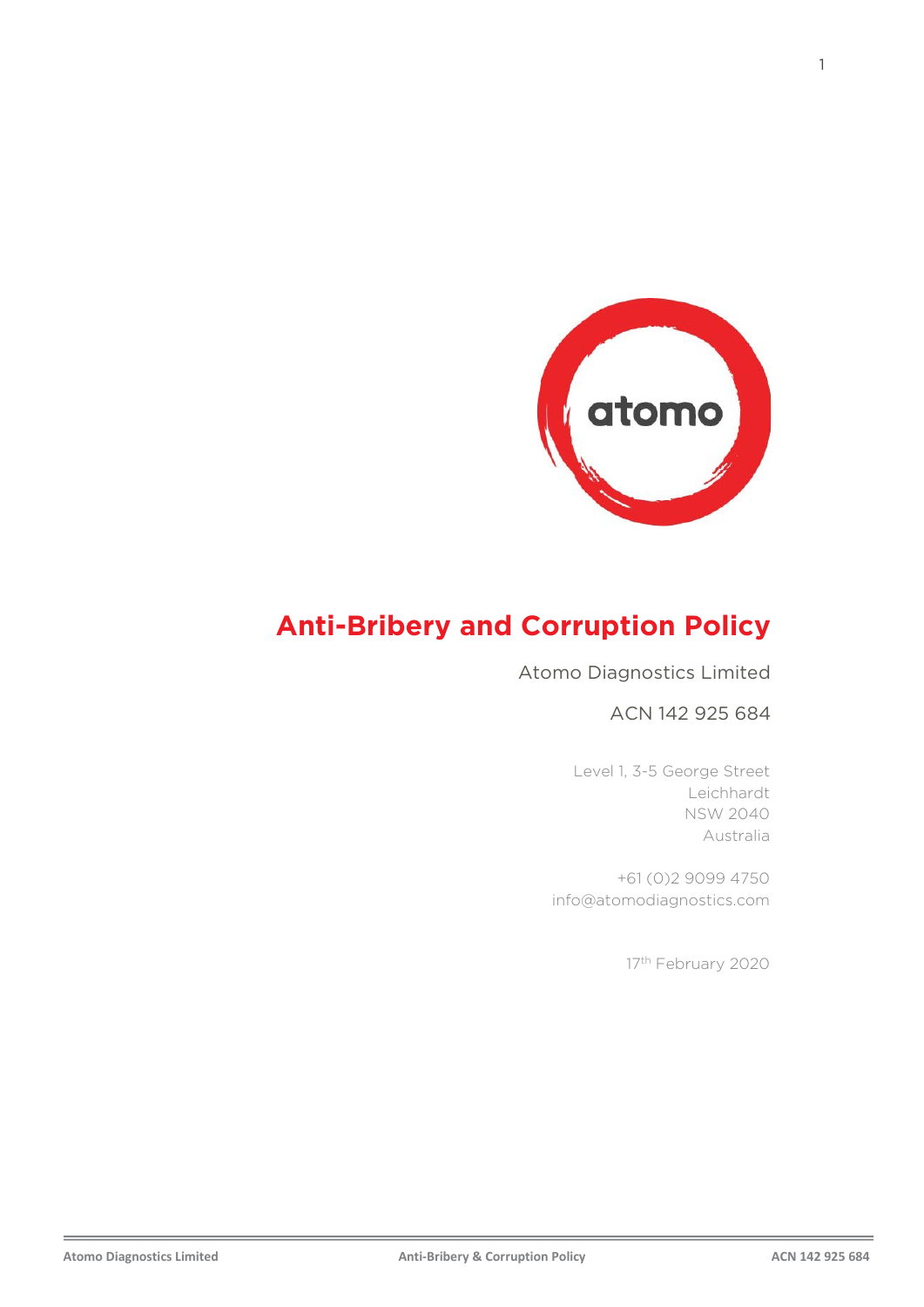# Table of Contents

| 1. | Introduction                                    | p. 3  |
|----|-------------------------------------------------|-------|
|    | 2. Scope of Policy                              | p. 4  |
|    | 3. Compliance                                   | p. 4  |
|    | 4. Bribery and Corruption                       | p. 5  |
|    | 5. Facilitation Payments and Kickbacks          | p. 6  |
|    | 6. Gifts and Hospitality                        | p. 6  |
|    | 7. Foreign Public Officials                     | p. 8  |
|    | 8. Intermediaries, Agents and Business Partners | p. 9  |
|    | 9. Roles and Responsibilities                   | p. 10 |
|    | 10. Reporting                                   | p. 10 |
|    | 11. Sources of Legal Obligations                | p. 11 |
|    | 12. Accountability                              | p. 11 |
|    | 13. Review                                      | p. 11 |
|    | 14. Variation                                   | p. 12 |
|    | 15. Disclosure of Policy                        | p. 12 |
|    | 16. Definitions                                 | p. 12 |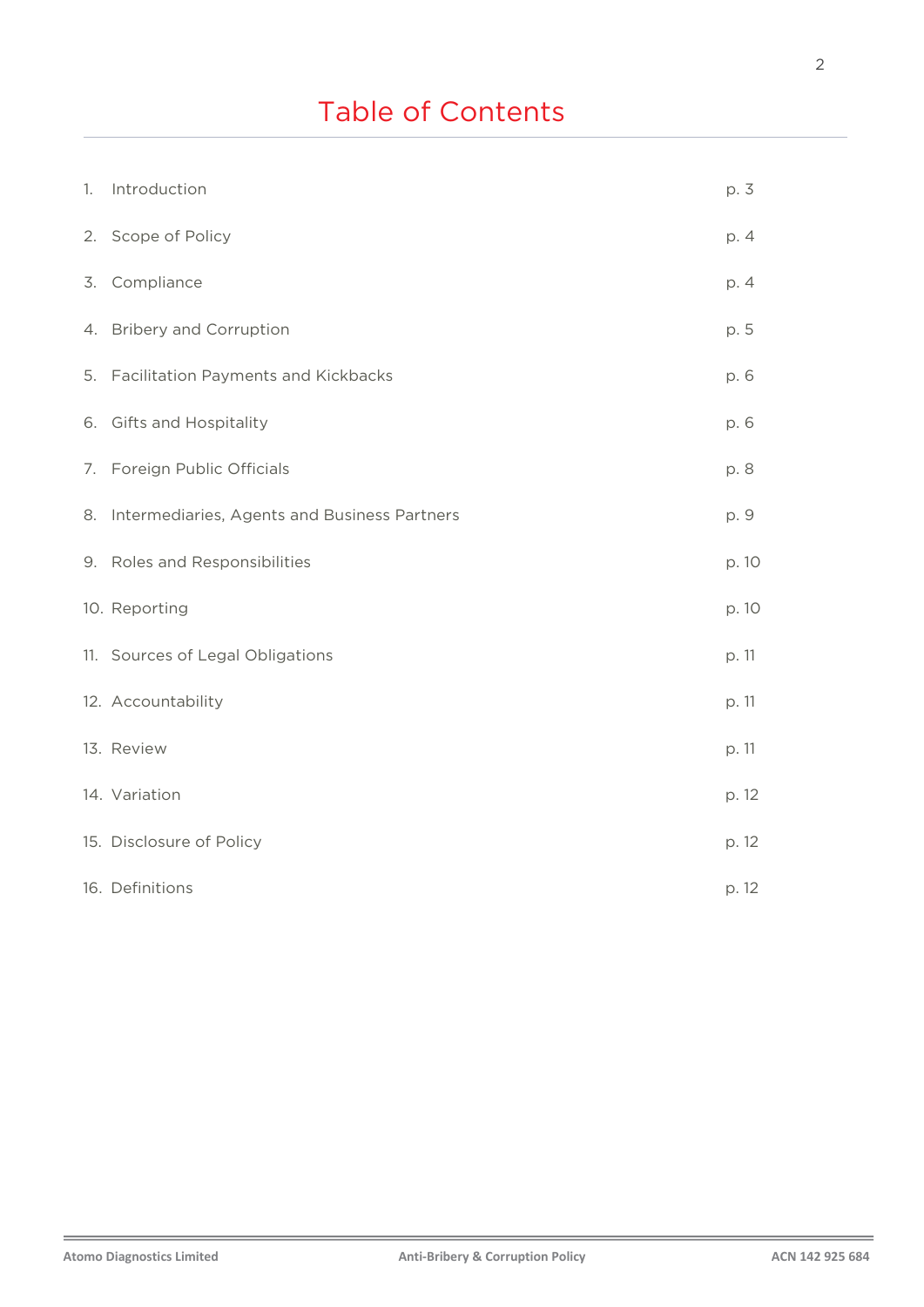Date adopted by the board: 17<sup>th</sup> February 2020

## 1. Introduction

- 1.1 This Policy sets out the policy of Atomo Diagnostics Limited ACN 142 925 684 (Company) in relation to bribery and corruption matters.
- 1.2 As set out in the Company's statement of values and code of conduct, the Company is committed to conducting its business with honesty and integrity at all times and takes a zero-tolerance approach to bribery and corruption.
- 1.3 While bribery and corruption expose the Company to the risk of criminal and civil proceedings, individuals engaged in that conduct may also be subject to such proceedings. The penalties for such conduct are severe.
- 1.4 Bribery and corruption can also expose the Company to the risk of reputational damage.
- 1.5 The purpose of this Policy is to:
	- (a) provide clear policies and procedures for employees and other workers in relation to bribery and corruption issues that may arise in the course of their employment;
	- (b) provide guidelines for the offering or acceptance of gifts or hospitality;
	- (c) assist in the protection of the Company's reputation, business and interests;
	- (d) provide a reporting mechanism for allegations of bribery and corruption; and
	- (e) assist in compliance with legal obligations.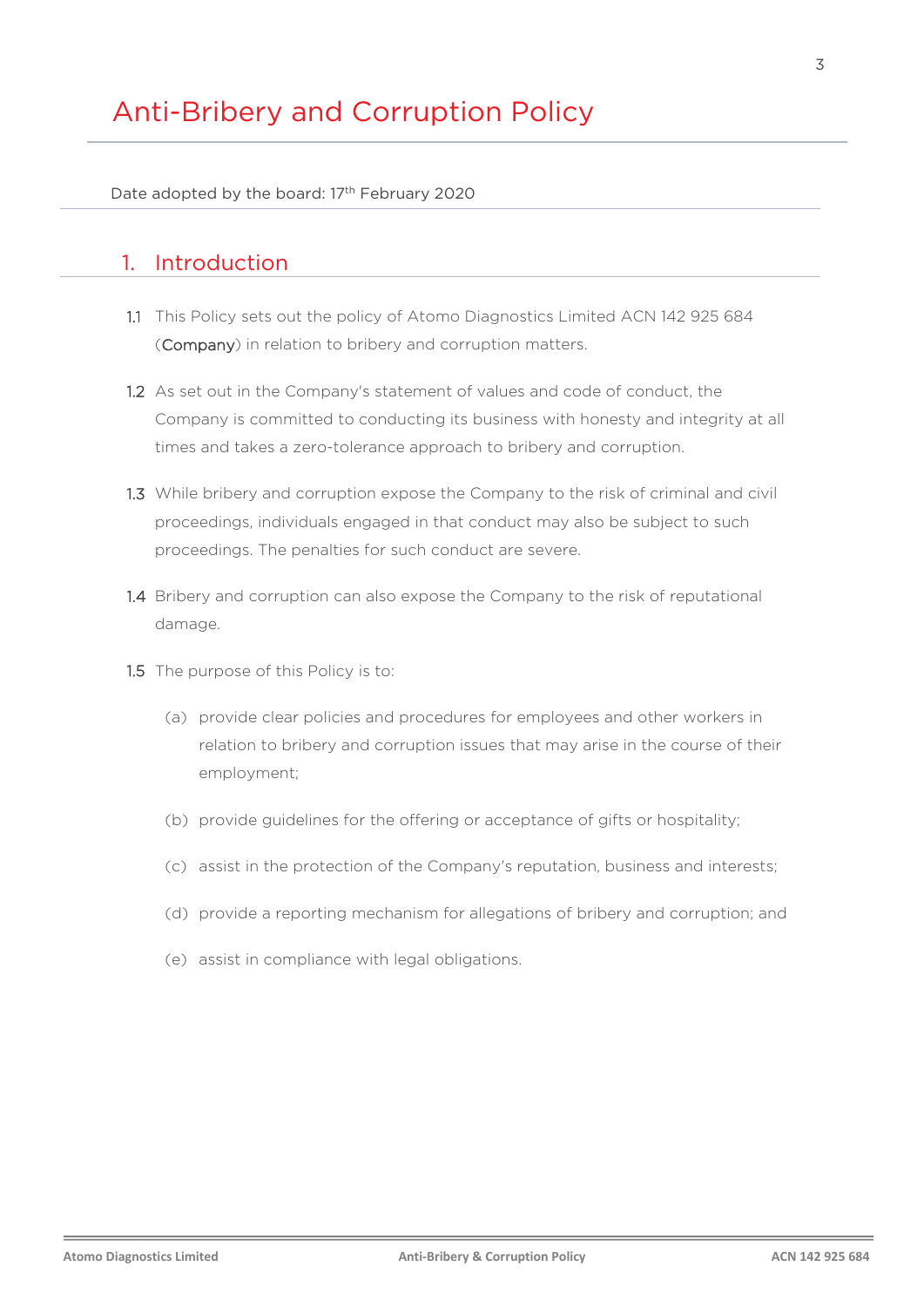## 2. Scope of Policy

- 2.1 This Policy applies to all persons who perform work for the Company in any capacity (Our People), including:
	- (a) all employees (including executives, managers and supervisors);
	- (b) contractors, subcontractors and outworkers;
	- (c) volunteers;
	- (d) agents; and
	- (e) directors.
- 2.2 This Policy applies to the Company's operations in Australia and overseas. Laws in overseas jurisdictions may differ from this Policy but must also be complied with.
- 2.3 This Policy:
	- (a) does not form part of, and is not incorporated into, any contract of employment; and
	- (b) does not place, and must not be relied on as placing, any obligations on the Company.

#### 3. Compliance

- 3.1 The Company expects all of Our People to comply with this Policy.
- 3.2 Any breach of this Policy will be treated as serious misconduct and investigated on this basis.
- 3.3 Action will be taken against any of Our People who breach this Policy. The nature of that action will depend upon the severity of the breach.
- 3.4 Where this Policy is breached by an employee, the consequence of any substantiated breach of this Policy may include a reprimand, demotion, termination with notice or summary dismissal.
- 3.5 Any breach of this Policy (whether substantiated or suspected) may be reported to regulatory or law enforcement agencies.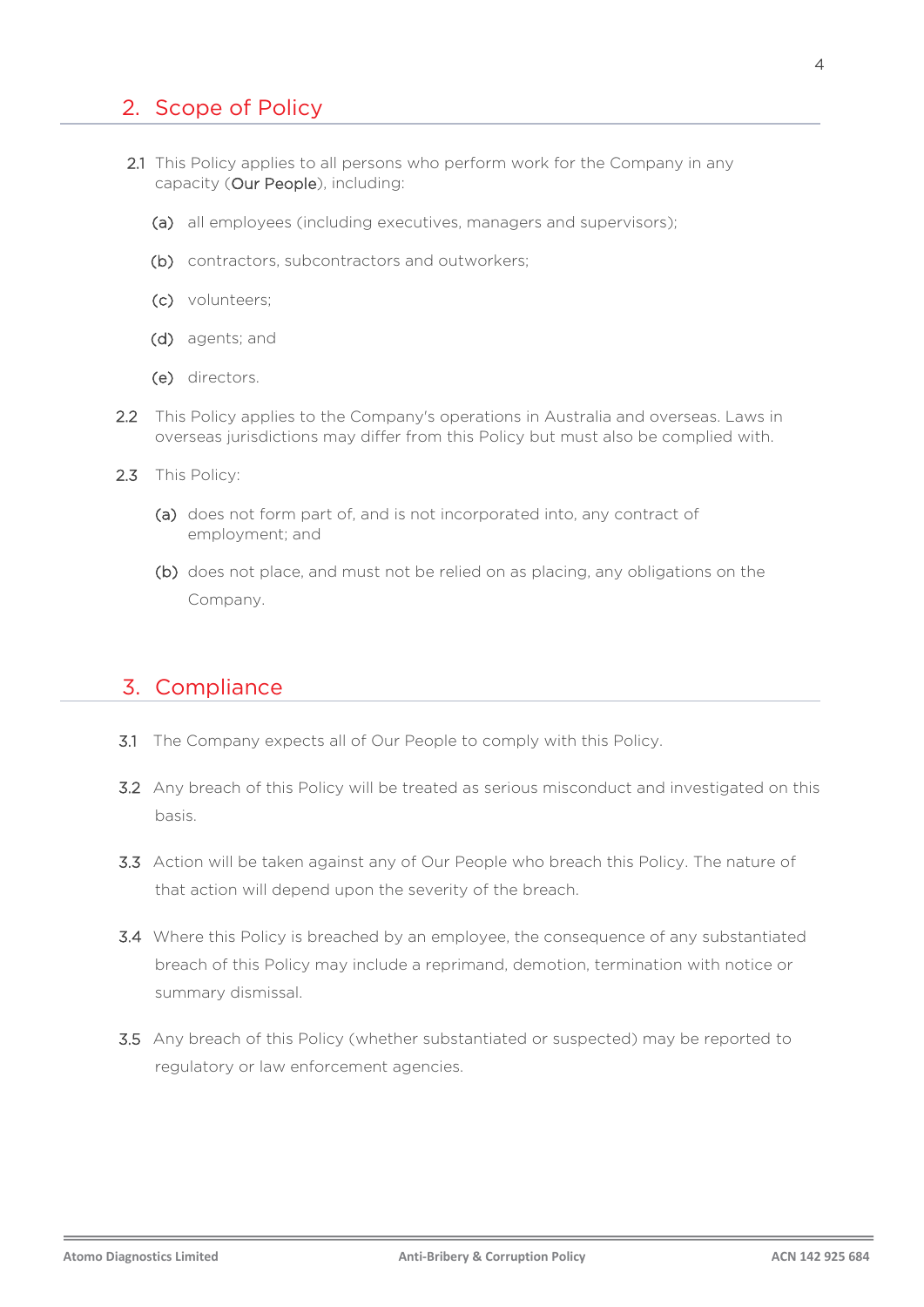### 4. Bribery and Corruption

- 4.1 Bribery exists where there is an intention to influence another person corruptly or improperly in the performance or exercise of their duty.
- 4.2 Bribes can take the form of money, gifts, loans, fees, hospitality, services, discounts, the award of a contract or any other advantage or benefit.
- 4.3 Bribery includes the giving of a Bribe to another party with the purpose of Improperly Influencing a Third Party.
- 4.4 All forms of Bribery are strictly prohibited.
- 4.5 If any of Our People are unsure about whether a particular act constitutes Bribery, it should be raised with the line manager or the Secretary.
- 4.6 Specific examples of Bribery and Corruption include but are not limited to:
	- (a) giving, promising to give or offering a payment, gift or hospitality to a Third Party with the expectation of receiving a business advantage or to reward a business advantage already given;
	- (b) giving, promising to give or offering a payment, gift or hospitality to a Third Party with the expectation of receiving a personal advantage, or to reward a personal advantage already given;
	- (c) giving or accepting a gift, hospitality or other benefit during commercial negotiations or tender process which is intended to, or may be perceived to, influence the outcome;
	- (d) accepting a gift, hospitality or other benefit from a Third Party where it has been, or may be perceived to have been, offered for the purposes of Improper Influence;
	- (e) providing an additional benefit in excess of reimbursing genuine and reasonable business expenses (for example, the cost of an extended hotel stay for the recipient and his/her family);
	- (f) offering an educational opportunity to the child of a foreign government official to influence that official to award a contract;
	- (g) hospitality which is unduly lavish or extravagant under the circumstances;
	- (h) Facilitation Payments and Kickbacks (discussed further in section 5); and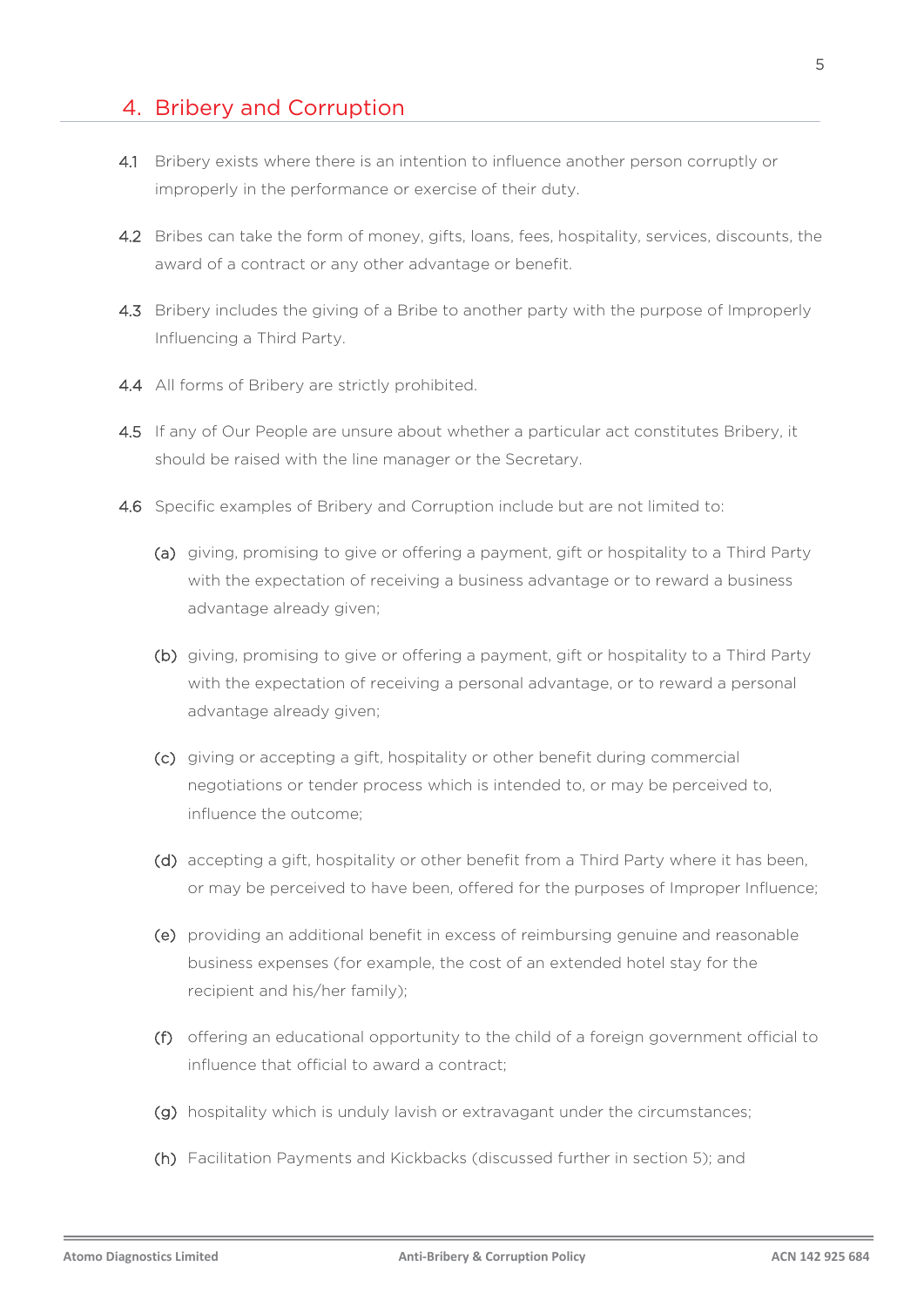- (i) threatening or retaliating against another individual who has refused to engage in Bribery or Corruption or who has raised concerns under this Policy.
- 4.7 Business practices vary between countries and regions so what may be acceptable in one country or region may not be acceptable elsewhere. The test to be applied is whether in all the circumstances the benefit is reasonable and justified and the intention behind it is bona fide.
- 4.8 If one of Our People is offered a benefit and is unsure if it is acceptable under the Policy but does not want to offend the party offering the benefit or risk the interests of the Company, the benefit should be accepted and then reported as soon as practicable to the line manager or the Secretary who will determine what action should be taken.
- 4.9 Our People must not be involved in any form of Extortion or Secret Commission.

### 5. Facilitation Payments and Kickbacks

- 5.1 The Company does not make, and will not accept, Facilitation Payments or Kickbacks of any kind, regardless of whether they are legal in a country.
- 5.2 If any of Our People are asked to make a payment on behalf of the Company, they should be mindful of what the payment is for and whether the amount requested is proportionate to the goods and services provided.
- 5.3 Any of Our People who are not sure whether a payment is acceptable should speak to their line manager or the Secretary.

## 6. Gifts and Hospitality

- 6.1 The reasonable and appropriate use of gifts, hospitality or entertainment may be in the interests of the Company if they are offered or received for the purposes of:
	- (a) establishing or maintaining good business relationships;
	- (b) improving or maintaining the Company's image or reputation; or
	- (c) marketing or presenting the Company's products and/or services effectively.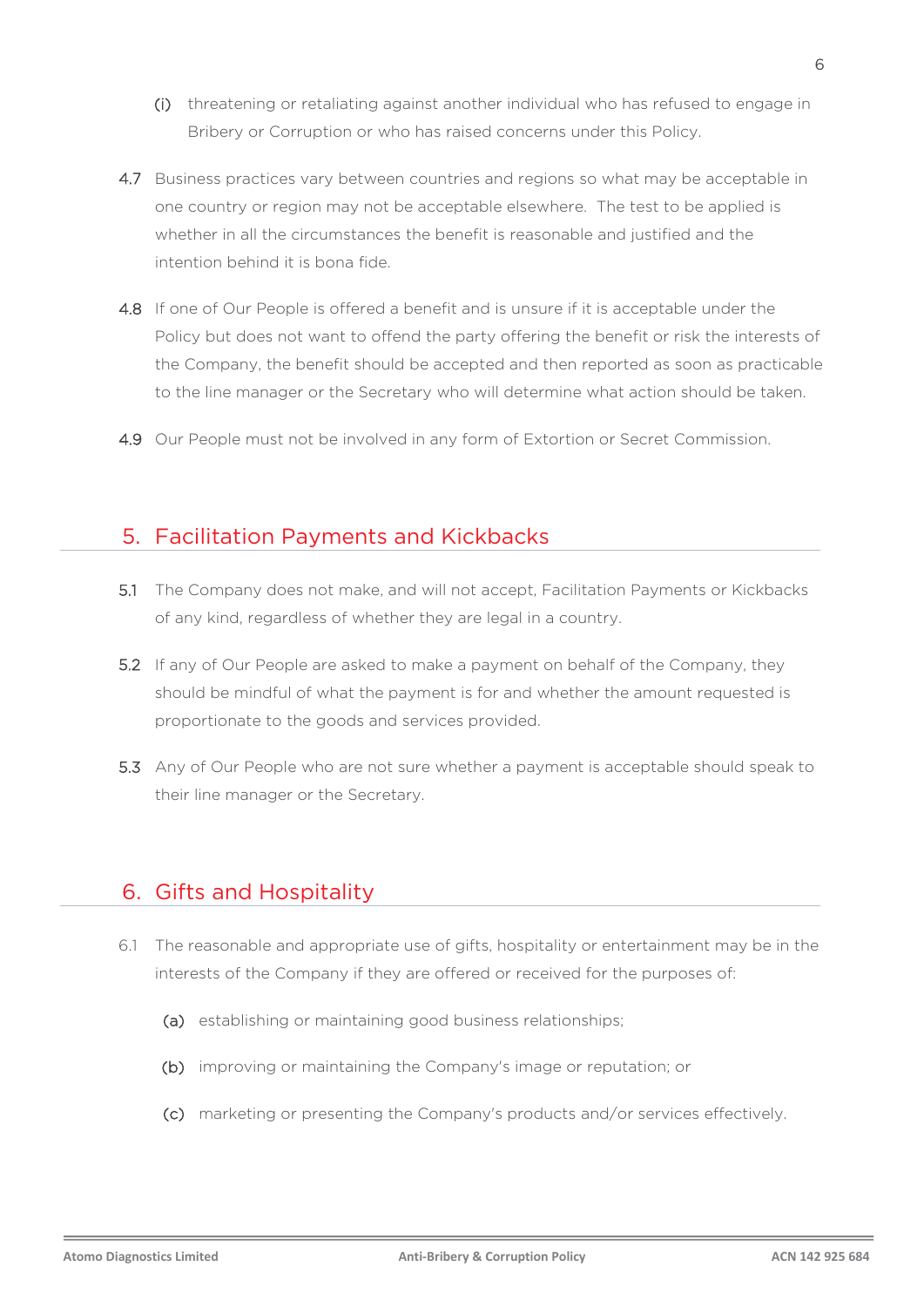- 6.2 Offering or receiving gifts or hospitality is acceptable if:
	- (a) it is consistent with this Policy;
	- (b) it is not made with the intent of Improper Influence or in implicit or explicit exchange for favours or benefits;
	- (c) it is not seen to compromise independent business judgment, particularly in relation to a pending or anticipated business transaction or regulatory approval;
	- (d) it is done in the Company's name;
	- (e) it does not include cash or a cash equivalent (such as gift certificates or vouchers);
	- (f) it is token, seasonal or due to a special occasion or local custom;
	- (g) it is appropriate in the circumstances, taking account of the reason, timing and value;
	- (h) it is reasonable, proportionate and justifiable;
	- (i) it is given openly and not secretly;
	- (j) it complies with any applicable law; and
	- (k) it does not involve a public or government official or representative, politician or political party, unless approved in writing by the Board.
- 6.3 Any gift or hospitality given or received which has a value of \$500 or more per item or \$1,000 in aggregate from any one individual or company per annum must be recorded in the gift register maintained by the Company.
- 6.4 Any of Our People who are in receipt of a gift or hospitality that is valued at more than the amounts set out in the table below, or a number of gifts, within a 12 month period from a single party with a cumulative value of more than the amounts set out in the table below, that person must discuss the appropriateness of the gift or hospitality with the Secretary. Regardless of the value of the gift or hospitality, it must not be given or received for an improper purposes.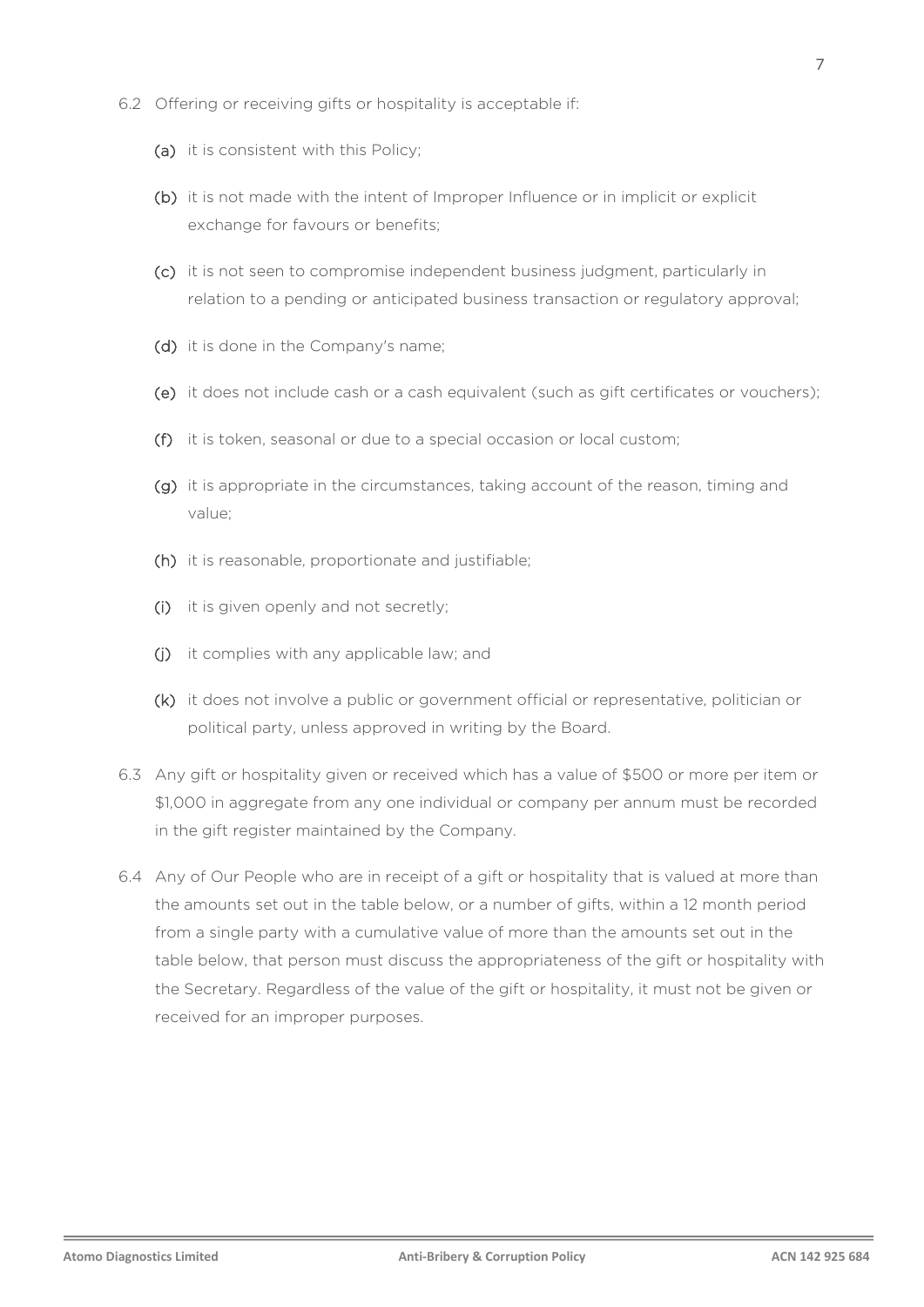| Position            | Amount (per person)                                                                       |
|---------------------|-------------------------------------------------------------------------------------------|
| Director or Officer | \$500 per item or \$1,000 in<br>aggregate from any one individual<br>or company per annum |
| Employee            | \$500 per item or \$1,000 in<br>aggregate from any one individual<br>or company per annum |

- 6.5 Promotional gifts of low value such as branded stationery to or from existing or potential customers, suppliers and business partners will usually be acceptable.
- 6.6 Gifts or hospitality must not be given to or received from any person or entity involved in any tender in which the Company is also involved until that tender process is completed.

## 7. Foreign Public Officials

- 7.1 The definition of 'public official' is relatively broad and extends beyond what may commonly be understood by that term.
- 7.2 For the purposes of Australian law and this Policy, a 'foreign public official' is:
	- (a) a member of any legislature of a foreign country or part of a foreign country (for example, a member of the country's parliament, or a member of a regional council);
	- (b) any candidate for political office;
	- (c) an employee or official of a foreign government body;
	- (d) an individual who performs work for a foreign government body under a contract;
	- (e) an individual who holds or performs the duties of appointment, office or position under a law of a foreign country or a part of a foreign country;
	- (f) an individual who is otherwise in the service of a foreign government body (including service as a member of a military or police force);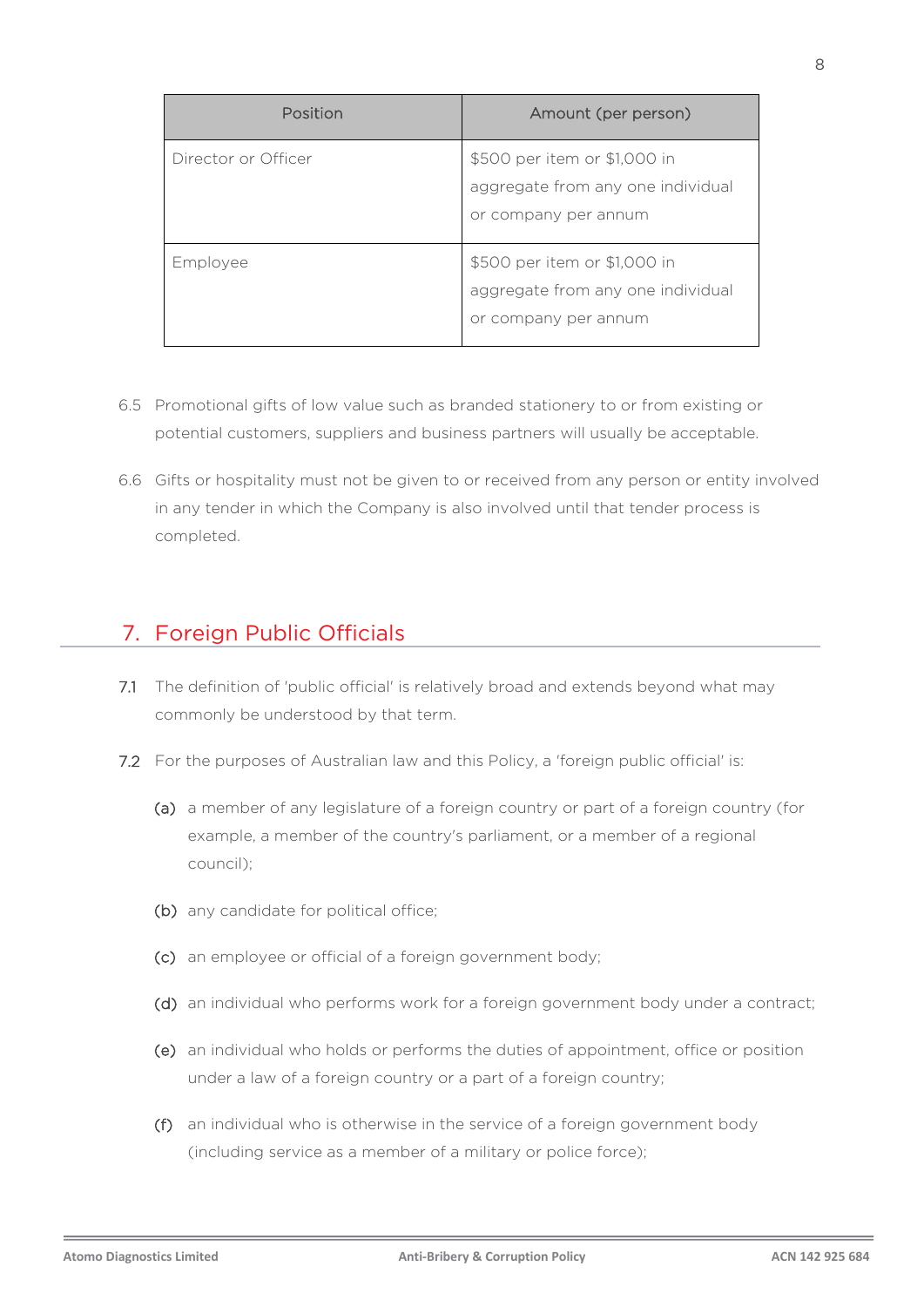- (g) a judge or magistrate of a foreign country or part of a foreign country;
- (h) an employee, office holder or otherwise in the service of a public international organisation (for example, the United Nations or theWorld Bank);
- (i) an authorised intermediary of a foreign public official; or
- (j) someone who holds himself or herself out to be the authorised intermediary of a foreign public official.
- 7.3 Bribery of a foreign public official is an offence under Australian law. The punishment for an individual convicted of this offence may be up to 10 years' imprisonment or a fine of up to \$2.1 million (for an individual), or both.
- 7.4 Bribery of a foreign public official may also be an offence in the country where the conduct occurs. The Company and the Department of Foreign Affairs may be very limited in the assistance either can offer to Our People accused of Bribery in a foreign jurisdiction.

#### 8. Intermediaries, Agents and Business Partners

- 8.1 The Company may engage another party to:
	- (a) represent its interests to current and potential private or government business partners (such as a sales agent or lobbyist) (Intermediary);
	- (b) conduct work on its behalf as an agent; or
	- (c) work with it on a particular project or matter as a joint venture or business partner.
- 8.2 The employee or official of the Company responsible for this engagement must:
	- (a) ensure that an appropriate and documented due diligence is undertaken to ensure the integrity, reputation, credentials and qualifications of the person or entity engaged;
	- (b) ensure that fees payable to the person or entity engaged are reasonable for the services being rendered. Ad valorem or percentage-based fees require written approval from the Board before such an arrangement can be entered into;
	- (c) ensure that the person or entity engaged is informed about and agrees in writing to comply with this Policy. Where the entity engaged has a policy which is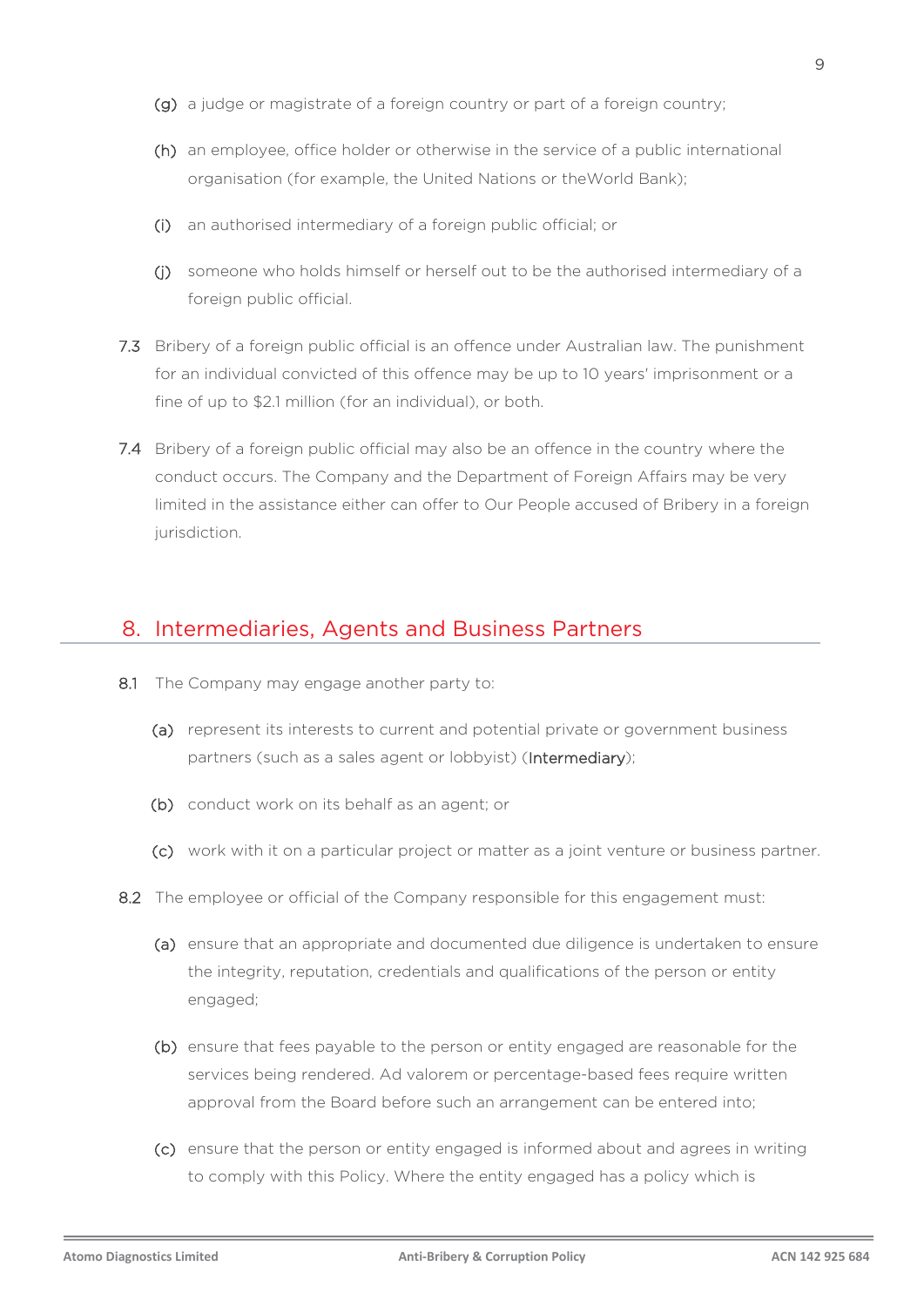substantially similar to this Policy which the entity is committed to complying with, this precondition may be waived;

- (d) ensure that the agreement with the person or entity engaged incorporates the Company's standard terms in relation to anti-bribery and corruption, as appropriate following a proper assessment of risk (including clauses relating to warranty, guarantee, reporting, audit, termination and indemnification); and
- (e) undertake regular reviews of the person or entity engaged to monitor performance and prevent a breach of this Policy.

### 9. Roles and Responsibilities

- 9.1 It is the responsibility of all of Our People to know and adhere to this Policy.
- 9.2 The Board have direct responsibility for the Policy, for maintaining it and for providing advice and guidance on its implementation.
- 9.3 All members of the management team of the Company are directly responsible for implementing the Policy within their business areas, and for adherence by their staff.
- 9.4 The Board must ensure that managers and employees likely to be exposed to bribery and corruption are trained to recognise and deal with such conduct in accordance with this Policy.

## 10. Reporting

- 10.1 The Company encourages Our People to raise concerns about any actual or suspected Bribery or Corruption at the earliest opportunity to their line manager or the Secretary.
- 10.2 If one of Our People is offered a Bribe, or is asked to make one, the issue should be raised with the line manager or the Secretary.
- 10.3 The Company will treat all reports of actual or suspected Bribery or Corruption in a timely manner.
- 10.4 Unless a report of Bribery or Corruption is found to have been made vexatiously, the Company will not take any action against the person who made the report, even if the Bribery or Corruption is not substantiated. Vexatious reports will be dealt with in accordance with the Whistleblower Policy.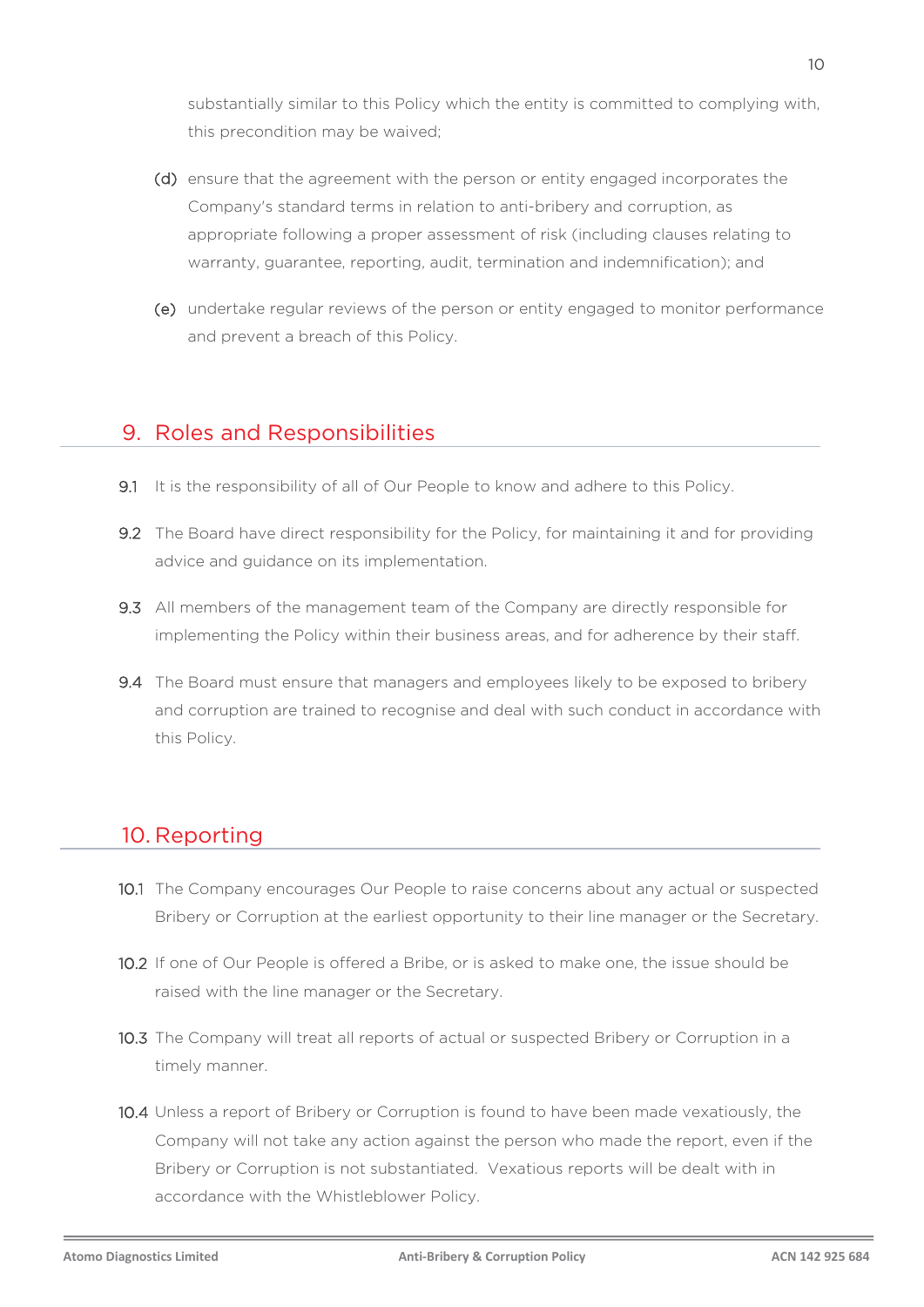10.5 A report of actual or suspected Bribery or Corruption will not affect any performance management process or investigation into misconduct involving the person who made the report.

### 11. Sources of Legal Obligations

11.1 The sources of legal obligations behind this Policy are the anti-corruption laws of countries in which the Company operates. The anti-corruption legislation of some countries has extra-territorial operation so may apply to the Company even if the alleged corruption does not take place in that country.

## 12. Accountability

Reporting and accountability with respect to the terms of this Policy will be a periodic item on the Board's agenda.

### 13. Review

This Policy will be reviewed regularly by the Board to ensure that it is operating effectively, having regard to the changing circumstances of the Company. Any changes to the Policy will be communicated by the Company to its staff, its shareholders and the market.

Updates and amendments to this Policy will be the responsibility of the Secretary. All new management or other relevant staff will be provided with a copy of this Policy as part of their induction into the Company. Any updates or amendments as approved by the Board will be notified to appropriate officers and staff by the Secretary and corresponding updates and amendments will be made to this Policy and contained on the corporate governance page on the Company's website.

## 14. Variation

The Board may amend this Policy by resolution.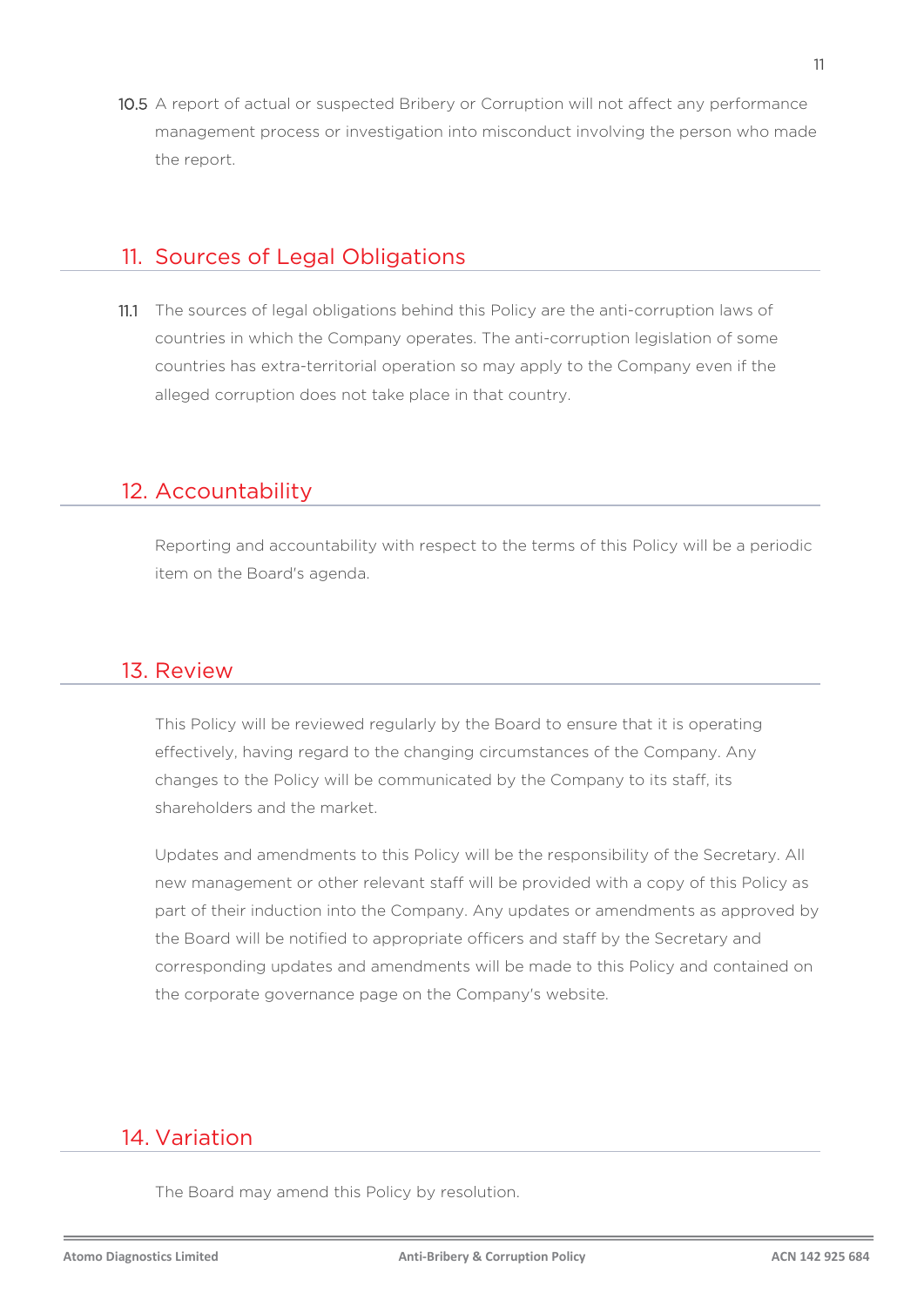## 15. Disclosure of Policy

This Policy will be made available, and updated as required, on the corporate governance page on the Company's website (www.atomodiagnostics.com).

## 16. Definitions

In this Policy, the following words and phrases have the following meanings:

| Board                   | means the board of directors of the Company.                                                                                                                                                                                                                                                                                 |
|-------------------------|------------------------------------------------------------------------------------------------------------------------------------------------------------------------------------------------------------------------------------------------------------------------------------------------------------------------------|
| Bribe/Bribery           | means the giving, offering, promising, requesting,<br>soliciting, agreeing to receive, receipt, and/or acceptance<br>of any advantage, which need not be financial, including<br>any payment, gift, loan, fee, reward, or other inducement,<br>to or from any person for the purpose of Corruption or<br>Improper Influence. |
| Company                 | means Atomo Diagnostics Limited ACN 142 925 684.                                                                                                                                                                                                                                                                             |
| Corrupt /<br>Corruption | means the misuse or abuse of public or private office or<br>power for personal gain.                                                                                                                                                                                                                                         |
| Extortion               | means an improper demand for payment from a Third<br>Party.                                                                                                                                                                                                                                                                  |
| Facilitation<br>Payment | means a small payment or other inducement provided to<br>a government official in order to secure or expedite a<br>routine function that the official is ordinarily obliged to<br>perform already.                                                                                                                           |
| Improper<br>Influence   | means the intent to induce an action which is illegal,<br>unethical or a breach of trust.                                                                                                                                                                                                                                    |
| <b>Kickback</b>         | means a payment made in return for a business favour or<br>advantage.                                                                                                                                                                                                                                                        |
| Secret<br>Commission    | means an undisclosed sum (or something of value) that is<br>offered or provided to a representative of a Third Party                                                                                                                                                                                                         |